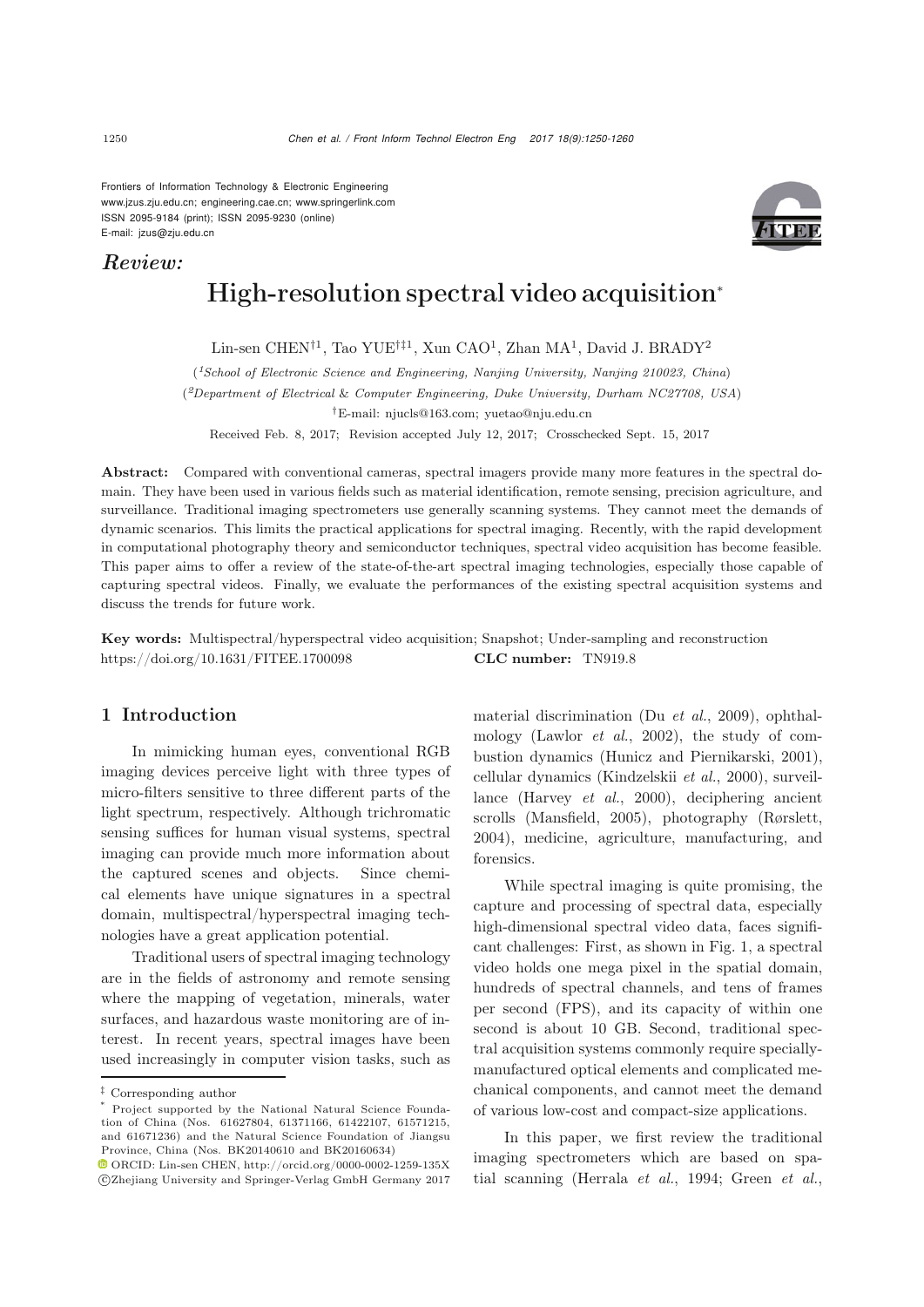

<span id="page-1-0"></span>Fig. 1 Illustration of a high-dimensional spectral data cube. It spans two spatial dimensions (*x, y*), one spectral dimension  $(\lambda)$  and one temporal dimension  $(t)$ 

[1998](#page-9-7)) or spectral filtering [\(Morris](#page-10-1) *et al.*, [1994;](#page-10-1) [Gat](#page-9-8), [2000](#page-9-8)), trading the temporal or spatial resolution for spectral information. Then, we focus on several state-of-the-art computational imaging snapshot spectrometers: (1) the computed tomography ima[ging](#page-9-9) [spectrometer](#page-9-9) [\(CTIS\)](#page-9-9) [\(](#page-9-9)Descour and Dereniak, [1995](#page-9-9); [Descour](#page-9-10) *et al.*, [2001](#page-9-10)), (2) the coded aperture snapshot spectral imager (CASSI), from the early CASSI [\(Wagadarikar](#page-10-2) *et al.*, [2009\)](#page-10-2) to its upgraded systems [\(Kittle](#page-9-11) *et al.*, [2010;](#page-9-11) Wu *[et al.](#page-10-3)*, [2011](#page-10-3); Lin *[et al.](#page-9-12)*, [2014b](#page-9-12)), (3) the prism-mask multispectral video imaging system (PMVIS), including the lo[w-spatial-resolution](#page-9-13) [single-camera](#page-9-13) [system](#page-9-13) [\(](#page-9-13)Cao *et al.*, [2011a](#page-9-13)), the high-spatial-resolution hybridcamera system (Cao *[et al.](#page-9-14)*, [2011b](#page-9-14)), and the contentadaptive hybrid-camera system (Ma *[et al.](#page-9-15)*, [2014\)](#page-9-15), and (4) some newly developed spectral acquisition systems based on the big-data science and semiconductor technologies, namely, the light field imaging spectrometer (LFIS) (Su *[et al.](#page-10-4)*, [2015](#page-10-4)), the trainingbased spectrometer [\(Nguyen](#page-10-5) *et al.*, [2014](#page-10-5); Oh *[et al.](#page-10-6)*, [2016](#page-10-6)), and the colloidal quantum dot (CQD) spectrometer [\(Bao and Bawendi, 2015](#page-9-16)). In the end, we evaluate the performance of these existing spectral acquisition systems and discuss the trends for future work.

# 2 Traditional imaging spectrometers

A traditional spectrometer records the highspectral-resolution information of a single point by dispersing a beam of light with optical dispersers, e.g., a prism or grating. To acquire spectral images, traditional spectral imaging devices use scanning systems, which trade the temporal information for high spectral or spatial resolution. Distinguished by their scanning systems, there are mainly two types of scanning-based spectral imaging devices, namely, the spatial scanning spectrometer and the spectral filtering spectrometer.

#### 2.1 Spatial scanning spectrometer

As shown in Fig. [2,](#page-1-1) spatial scanning spectrometers can be divided into whisk-broom and pushbroom spectrometers. Whisk-broom spectrometers, such as the airborne visible/infrared imaging spectrometer (AVIRIS) [\(Green](#page-9-7) *et al.*, [1998](#page-9-7)), record a single pixel spectrum each time, and the platform moves pixel by pixel until the entire plane is recorded. To improve the scanning efficiency, push-broom spectrometers record a spatial slit spectrum each time, such as in the hyperspectral digital imagery collection experiment (HYDICE) system [\(Mitchell](#page-9-17), [1995\)](#page-9-17), and the entire scene can be captured by moving the slit continuously.



<span id="page-1-1"></span>Fig. 2 Different scanning systems of traditional imaging spectrometers: whisk-broom spatial scanning, push-broom spatial scanning, and spectral filtering

#### 2.2 Spectral filtering spectrometer

Spectral filtering spectrometers are based mainly on a set of different narrow bandpass color filters or electronically tunable filters, and the light intensity at different spectral channels can be recorded by switching the filters. Typical examples are: (1) the spatially varying color filters based camera in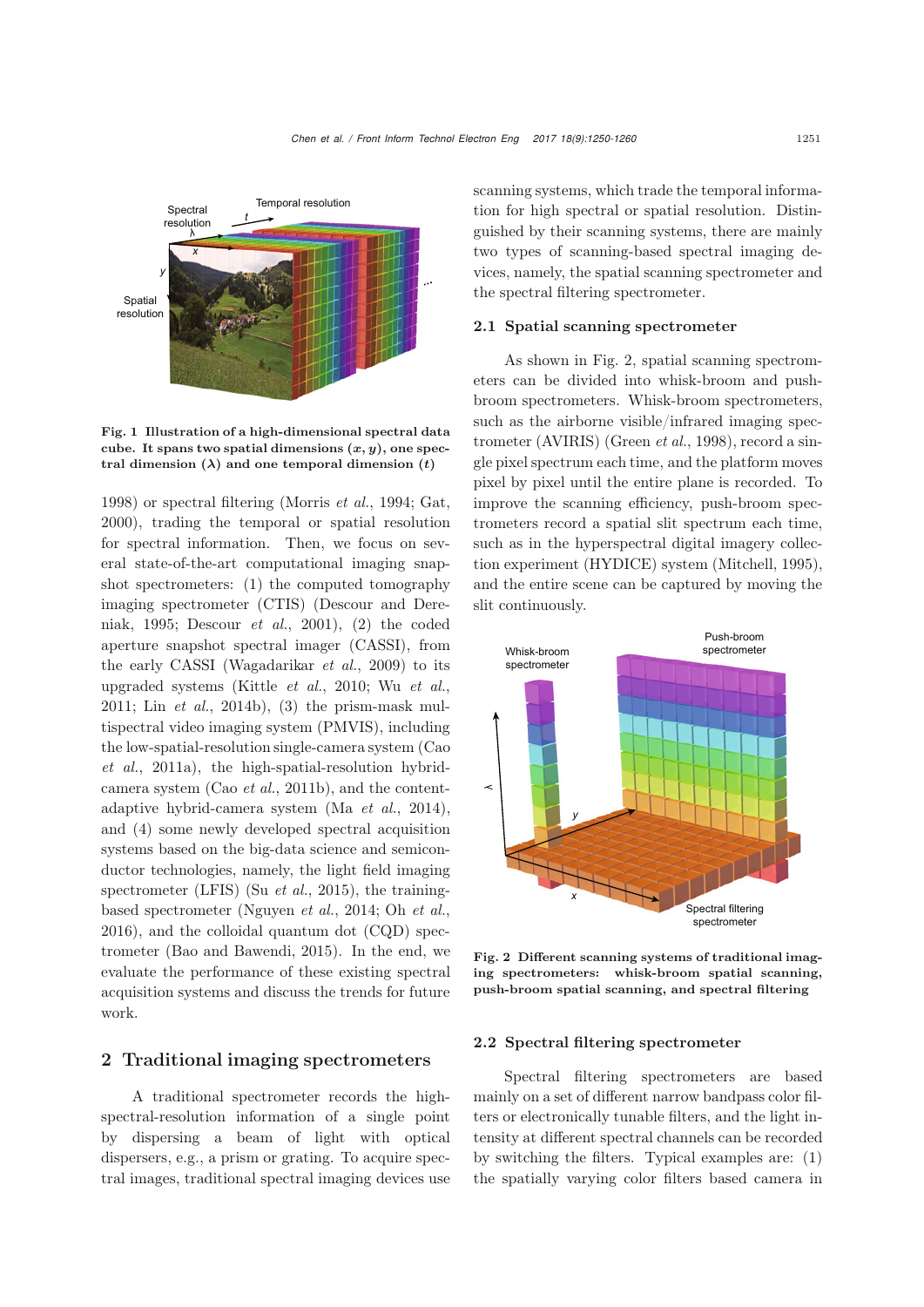[Schechner and Nayar](#page-10-7) [\(2002\)](#page-10-7), in which a spatially varying color filter is rigidly attached to a movable camera—as the camera moves, it senses each pixel in the scene multiple times, each time in a different spectral band; (2) the tunable filter-based imaging spectroscopy in [Gat](#page-9-8) [\(2000](#page-9-8)), in which an electronically tunable filter is mounted in front of a monochrome camera, and spectral information is recorded by switching the pass-band of the filter; ([3\)](#page-10-8) [the](#page-10-8) [rotary](#page-10-8) [filter-based](#page-10-8) [system](#page-10-8) [in](#page-10-8) Yamaguchi *et al.* [\(2006\)](#page-10-8), in which several filters with different bandpass wavelengths are mounted into the rotating wheel, and the spectral images can be captured one after another by the monochrome camera placed behind the wheel.

To summarize, traditional imaging spectrometers produce additional spectral information by sampling continuous manifolds in a 3D data cube. To achieve high performance in terms of spectral accuracy, the voxels are sampled more evenly over the data cube to increase the information rate per captured frame. Thus, dynamic spectrum imaging becomes the bottleneck.

# 3 Computational imaging spectrometers

Since the scanning-based spectral imaging systems cannot capture dynamic scenes, technology for collecting high-dimensional spectral data cubes in a single snapshot appears to have great potential for various video-based applications, such as military target tracking, environmental pollution monitoring, and high-efficiency material classification.

The spectral data cube spans in three domains  $(x, y, \text{ and } \lambda)$  with up to 10 GB capacity. Recording such an amount of data in a snapshot seems beyond the Nyquist-Shannon limit; however, it becomes practical by using the newly developed undersampling and reconstruction technologies [\(Donoho,](#page-9-18) [2006](#page-9-18); [Candès and Wakin](#page-9-19), [2008\)](#page-9-19). The key feature determining the different reconstruction performances is the under-sampling strategy according to the optical configurations and statistical distribution properties of data [\(Candès](#page-9-20) *et al.*, [2006;](#page-9-20) Cao *[et al.](#page-9-21)*, [2016\)](#page-9-21). In this section, we will introduce several typical computational imaging spectrometers based on the under-sampling and reconstruction strategy.

## 3.1 Computed tomography imaging spectrometer

CTIS eliminates the need for scanning by acquiring full spectral information for all points within a 2D field of view during a single integration time. The original optical design and reconstruction algorithms [of](#page-9-9) [CTIS](#page-9-9) [were](#page-9-9) [introduced](#page-9-9) [by](#page-9-9) Descour and Dereniak [\(1995\)](#page-9-9). Some improvements were made later by [Descour](#page-9-10) *et al.* [\(2001\)](#page-9-10).

As shown in Fig. [3,](#page-2-0) a sequence of three transmission sinusoidal-phase gratings rotated in an increment of 60◦ can achieve dispersion in multiple directions into multiple orders. The dispersed images of the system's stop are interpreted as 2D projections of the 3D  $(x, y, \lambda)$  spectral cube. Then, the spectral cube is reconstructed using the maximum-likelihood and expe[ctation-maximization](#page-10-9) [algorithms](#page-10-9) [\(](#page-10-9)Shepp and Vardi, [1982\)](#page-10-9) under the prior assumptions.



<span id="page-2-0"></span>Fig. 3 Schematic of a computed tomography imaging spectrometer (CT: computed-tomography)

CTIS has the capacity for a spectrum snapshot, and the intensities at different wavelengths can be recorded directly without any color-filtering devices, which ensures the high throughput of light. However, computed-tomography reconstruction theory [\(Radon, 1917\)](#page-10-10) requires continuous projection angles from 0◦ to 180◦, while CTIS can record projection images only from a limited number of directions. These untapped projections leave a conical unsampled region in the 3D Fourier volume, which is commonly known a[s](#page-9-9) [the](#page-9-9) ['missing](#page-9-9) [cone](#page-9-9) [problem'](#page-9-9) [\(](#page-9-9)Descour and Dereniak, [1995;](#page-9-9) Cao *[et al.](#page-9-13)*, [2011a\)](#page-9-13). The CTIS system faces an inevitably ill-posed limited problem caused by limited projection angles during the spectral imaging process. Filling the missing cone with additional computation was also discussed in [Mooney](#page-9-22) *et al.* [\(1997](#page-9-22)).

In practice, the simultaneous capture of multiple diffraction orders reduces severely the transverse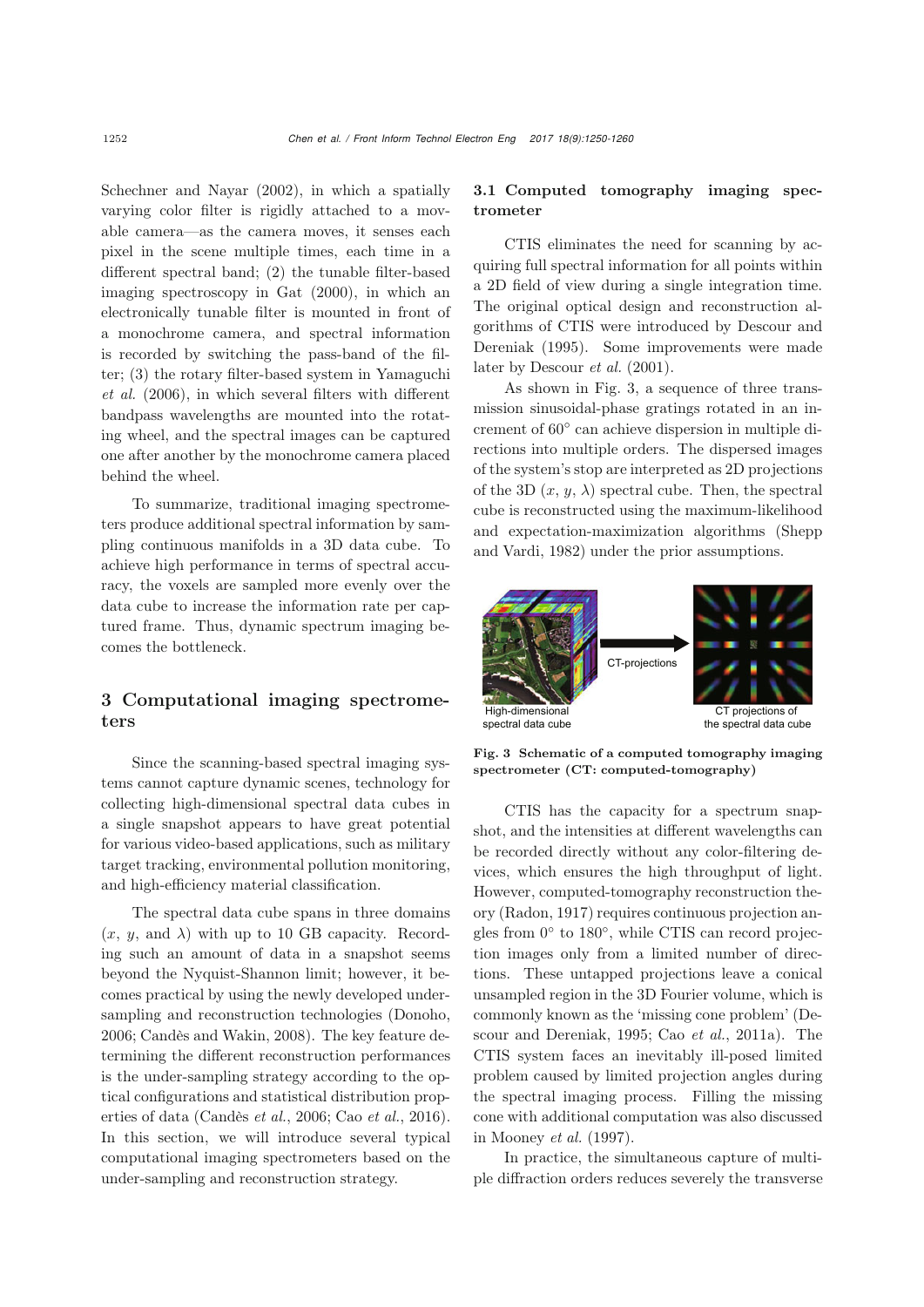spatial resolution in CTIS. The resolution would be better if only one diffraction order is captured and then the grating is rotated to obtain the diverse projections. Therefore, CTIS is not necessarily capable of acquiring spectral videos efficiently. Some more advanced video sampling techniques could be proposed.

#### 3.2 C[oded aperture snapshot spectral imager](#page-9-23)

Compressive sensing theory dictates that the high-dimensional spectral data cube can be reconstructed efficiently from far fewer measurements than those required by traditional linear scanning spectral systems.

Inspired by this, Brady *et al.* first introduced the compressive sensing theory to solve the underdetermined problem in spectral imaging, relying on the assumption that natural scenes are sparse inherently on some multi-scale basis [\(Wagadarikar](#page-10-2) *et al.*, [2009](#page-10-2)). To implement compressive spectral imaging, the aperture, which is used commonly as a light energy adjustor in conventional cameras, is designed specifically for coding the incoming rays. The imaging system is illustrated in Fig. [4](#page-3-0) where light coming from the scene passes through the object lens first; then coupling with the coded aperture happens; next, the light is dispersed by the prism, and finally recorded by the sensor (CCD). Here, the coded aperture is considered to be binary, while the dispersive prism is considered linear. The imaging process can be expressed mathematically as [\(Arce](#page-8-0) *et al.*, [2014](#page-8-0))

$$
y = A\theta + \omega = H\psi\theta + \omega, \qquad (1)
$$

where  $\mathbf{A} = \mathbf{H}\psi$  is the CASSI sensing matrix,  $\boldsymbol{\theta}$ is a sparse representation of the spectral data cube on a 3D basis  $\psi$ ,  $\omega$  represents the noise of the system, and matrix  $H$  accounts for the effects of the coded aperture and the prism [\(Willett](#page-10-11) *et al.*, [2014\)](#page-10-11). To reconstruct the 3D spectral data cube, given the set of measurements *y*, the cost function (Golbabaee



<span id="page-3-0"></span>Fig. 4 Schematic of a coded aperture snapshot spectral imager

and Vandergheynst, [2012](#page-9-23)) should be minimized as follows:

$$
\arg\min_{\boldsymbol{\theta}} \|\boldsymbol{y} - \boldsymbol{A}\boldsymbol{\theta}\| + \lambda \|\boldsymbol{\theta}\|_1, \tag{2}
$$

where  $\lambda$  is a regularization constant. At this point, it should be emphasized that sensing matrix *A* plays a vitally important role in sensing to enable *θ* to be as sparse as possible. In the following parts, we will present some upgrades to the CASSI system wherein more flexible sensing matrices are pursued.

Multi-frame CASSI: To improve the reconstruction accuracy, the proposed multi-frame CASSI, which was proposed by [Kittle](#page-9-11) *et al.* [\(2010](#page-9-11)) provides more flexibility in strict adhering to the sparsity requirements needed for accurate estimation with compressive sensing. By taking multiple snapshots of the same scene with distinctly coded apertures, it is possible to select the number of measurements based on the resolution requirements while maintaining the snapshot advantages of the instrument in each unique shot. To realize a multiple snapshot, the static photomask is mounted on a piezostage so that, by spatially shifting the mask using the piezostage, different regions of the mask are exposed to the imaging scene. Furthermore, Wu *[et al.](#page-10-3)* [\(2011](#page-10-3)) used a digital micromirror device (DMD) to implement the multiplexing pattern, substituting it for the static coded aperture. Since each pixel in DMD can be driven electrically to be turned on/off, it provides a virtually unlimited selection pool of multiplexing patterns.

Dual-coded compressive hyperspectral imaging: Whether single shot, multiple shot, or DMD-based, CASSI codes only the color spectrum in a spatially uniform manner. This sets a fundamental limit on the data quality that can be expected from the sparsity-constrained compressive reconstruction algorithms. Lin *[et al.](#page-9-12)* [\(2014b](#page-9-12)) proposed a novel snapshot approach for compressive hyperspectral imaging, called 'dual-coded compressive hyperspectral imaging (DCSI)', wherein the spatial and spectral dimensions were coded, respectively, within a single snapshot.

Fig. [5](#page-4-0) shows the schematic of the DCSI system, in which a two-arm system, including a spatial and a spectral modulation arm, is designed. In the spatial modulation arm, the objective lens is used to project the scene onto a DMD, which is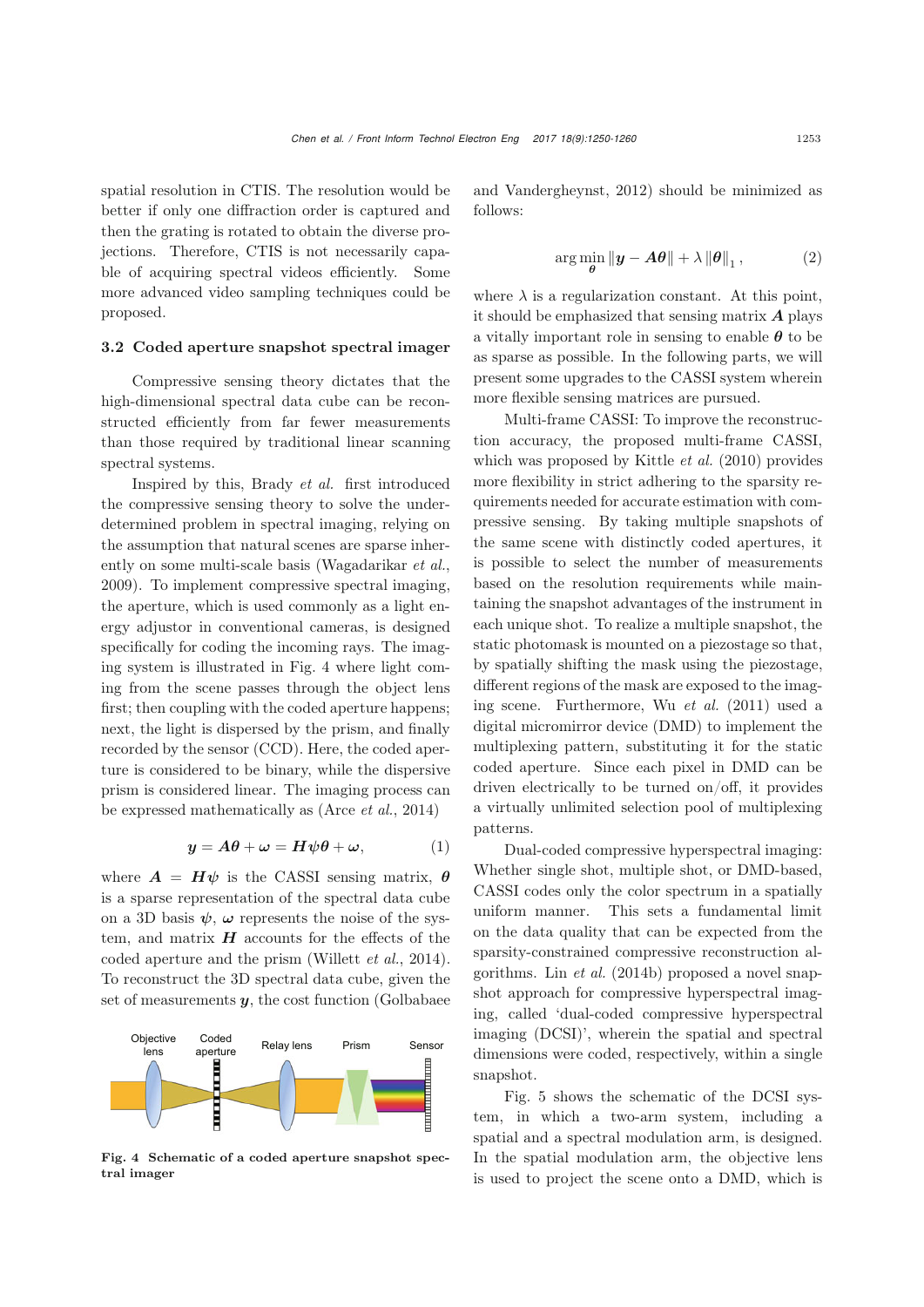used as a high-resolution spatial light modulator. In the spectral modulation arm, a diffraction grating is brought in for spectrum dispersion, and a liquid crystal on silicon (LCOS) is added as the spectral modulator. During the exposure time, the spatial and spectral information can be modulated simultaneously and dynamically. Altogether, the reconstructed spectrum has been demonstrated to have a higher quality than the previous ones.



<span id="page-4-0"></span>Fig. 5 Schematic of the dual-coded compressive hyperspectral imagin system (DMD: digital micromirror device) (Reprinted from Lin *[et al.](#page-9-12)* [\(2014b\)](#page-9-12), Copyright 2014, with permission from OSA)

To conclude, compressive sensing is a powerful sensing and reconstruction framework for recovering high-dimensional signals with only a few measurements. For spectral imaging, it offers a novel method for high-frame spectral video capture. When compared with traditional scanning spectrometers which rely on complicated mechanical scanning components, compressive spectral imaging systems are much more compact and flexible in various application fields (Arce *[et al.](#page-8-0)*, [2014](#page-8-0)) and have lower cost. In addition, from the perspective of optical configurations, compressive sensing achieves much more sufficient light throughput than other spectrometers do, and can not only ensure the short exposure time for spectral video capture, but also result in high spectrum reconstruction accuracy.

However, limitations still exist in the coded aperture based imaging systems, whereby: (1) The reconstruction error is unavoidable due to the sparsity assumption for a natural scene [\(Willett](#page-10-11) *et al.*, [2014](#page-10-11)); (2) The computational complexities of the reconstruction algori[thms,](#page-9-24) [such](#page-9-24) [as](#page-9-24) [TwIST](#page-9-24) [\(](#page-9-24)Bioucas-Dias and Figueiredo, [2007](#page-9-24)), ADMM [\(Boyd](#page-9-25) *et al.*, [2011](#page-9-25)), GAP (Liao *[et al.](#page-9-26)*, [2014\)](#page-9-26), and HS-dictionary

learning plus sparse-constraint computational reconstruction algorithms (Lin *[et al.](#page-9-27)*, [2014a](#page-9-27)), are not satisfying, and the high-dimensional spectral data cannot be reconstructed in real time. This introduces obstacles for some time-critical applications.

## 3.3 Prism-mask multispectral video imaging system

In recent years, cameras have undergone rapid developments in spatial resolution, which are far beyond the displaying device's resolution and the perception of the human visual system. Meanwhile, spectral resolution has been the short board in many machine vision applications. Therefore, why not take the advantages of a camera's high spatial resolution for a higher spectral resolution?

Following this simple idea, [Bodkin](#page-9-28) *et al.* [\(2009](#page-9-28)) proposed the Hyperpixel  $Array^{TM}$  Camera system, Gao *[et al.](#page-9-29)* [\(2010](#page-9-29)) proposed an image mapping spectrometer, and Cao *[et al.](#page-9-13)* [\(2011a\)](#page-9-13) proposed PMVIS where the mask and micro lens array are used for spatial under-sampling. Combining the traditional spectroscopic methods, high-resolution cameras can capture the diffuse spectrum of sampling points; thus, spectral videos are captured allowing sacrifice in spatial resolution.

As shown in Fig. [6a](#page-5-0), light emitted from the scene or object is down-sampled first by the uniform occlusion mask; the sampled light is then dispersed by the prism, and finally collected by the backward grayscale camera. Fig. [6b](#page-5-0) is an RGB image of the scene. Fig. [6c](#page-5-0) is the uniform occlusion mask used for spatial down-sampling, in which light passes only through the white rectangles, and the distance between the neighboring ones is well designed to avoid spectrum overlapping. Fig. [6d](#page-5-0) is the captured image, and the sampling rays have been diffused along the horizontal direction so that the intensities at different wavelengths can be recorded by different pixels. After the necessary calibrations and rectifications, the 3D spectral data cube can be extracted as shown in Fig. [6e](#page-5-0).

Hybrid-camera system: Due to the sacrifice of spatial resolution for the additional spectral resolution, the image captured by PMVIS contains few spatial details. This may limit the ability to perform image analysis. Additionally, the higher the resolution in the spectral domain, the lower the resolution in the spatial domain. Assuming that the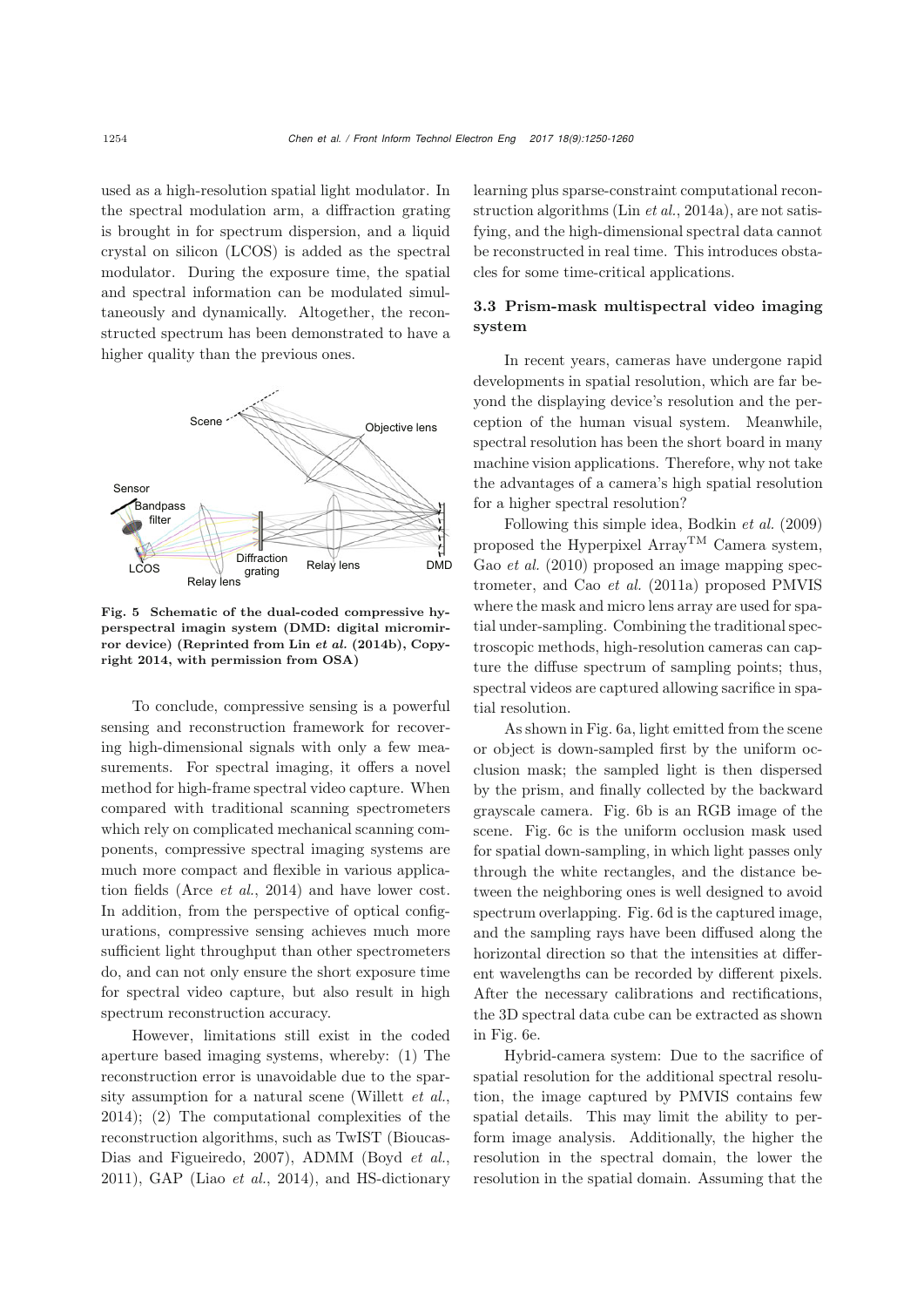RGB image retains most of the spatial edge structures of the high-dimensional image cube, a hybridcamera system was proposed by Cao *[et al.](#page-9-14)* [\(2011b\)](#page-9-14). The schematic of the hybrid-camera system is illustrated in Fig. [7.](#page-5-1) Composed of an additional RGB camera and the PMVIS system, the hybrid-camera system can record two video streams simultaneously: an RGB video with a high spatial resolution, and a spectral video with a low spatial resolution. Following the registration of the two videos, the system propagates the spectral information into the RGB video stream so that a high-resolution spectral video is produced, in which both the proximity in the spatial domain and the color similarity are used to guide the propagation process, mathematically expressed as (Cao *[et al.](#page-9-14)*, [2011b](#page-9-14))

$$
s_{ij} = \sum_{c \in \{R, G, B\}} \frac{\sum_{k \in \Omega} G_{\sigma_r}(d_k^{\text{RGB}}) G_{\sigma_s}(d_k^{xy}) \rho_k^c(w^c \otimes s_k)}{\sum_{k \in \Omega} G_{\sigma_r}(d_k^{\text{RGB}}) G_{\sigma_s}(d_k^{xy})},
$$
\n(3)

where  $s_{ij}$  denotes the spectral vector of pixel  $(i, j)$ ,



<span id="page-5-0"></span>Fig. 6 Schematic of the prism-mask multispectral video imaging system: (a) light path; (b) an RGB image of the scene; (c) uniform occlusion mask; (d) intensities at different wavelengths of the diffused image; (e) a spectral signature of the 3D spectral data cube (References to color refer to the online version of this figure) (Reprinted from Cao *[et al.](#page-9-13)* [\(2011a\)](#page-9-13), Copyright 2011, with permission from IEEE)



<span id="page-5-1"></span>Fig. 7 Schematic of the hybrid-camera system (Reprinted from Cao *[et al.](#page-9-14)* [\(2011b](#page-9-14)), Copyright 2011, with permission from IEEE)

 $k \in \Omega$  indexes the pixels within the neighborhoods centered on  $(i, j)$ ,  $G_{\sigma_s}(\cdot)$  represents the Gaussian operator with zero mean and variance  $\sigma$ , and  $d_k^{\rm RGB}$  and  $d_k^{xy}$  denote the Euclidean distance between pixels  $(i, j)$  and k in the RGB space and  $(x, y)$  space, respectively, and factor  $\rho_k$  represents the ratio of a given color channel value at  $k$  to the corresponding value at  $(i, j)$ .

Content-adaptive high-resolution hyperspect[ral](#page-9-15) [video](#page-9-15) [acquisition](#page-9-15) [system:](#page-9-15) [In](#page-9-15) [addition,](#page-9-15) Ma *et al.* [\(2014](#page-9-15)) proposed a content-adaptive highresolution hyperspectral video acquisition system to exploit fully the advantages of a hybrid-camera system. As illustrated in Fig. [8,](#page-5-2) compared with the hybrid-camera system, a spatial light modulator (SLM), where the sampling patterns are generated on-the-fly according to the scene content which is provided by the RGB camera, is used to replace the uniform occlusion mask. This leads to a more accurate and intelligent spectral video acquisition, which is more flexible for application in various application fields.



<span id="page-5-2"></span>Fig. 8 The prototype and captured results for the content-adaptive high-resolution hyperspectral video acquisition system (Reprinted from Ma *[et al.](#page-9-15)* [\(2014\)](#page-9-15), Copyright 2014, with permission from OSA)

Unlike the traditional scanning spectrometers that trade either temporal or spatial resolution for additional spectral information, the prismmask based hybrid-camera imaging system does not require such sacrifice in spatial details while maintaining high spectral accuracy. In contrast to coded aperture based imaging systems, these systems can be constructed with the low-cost off-the-shelf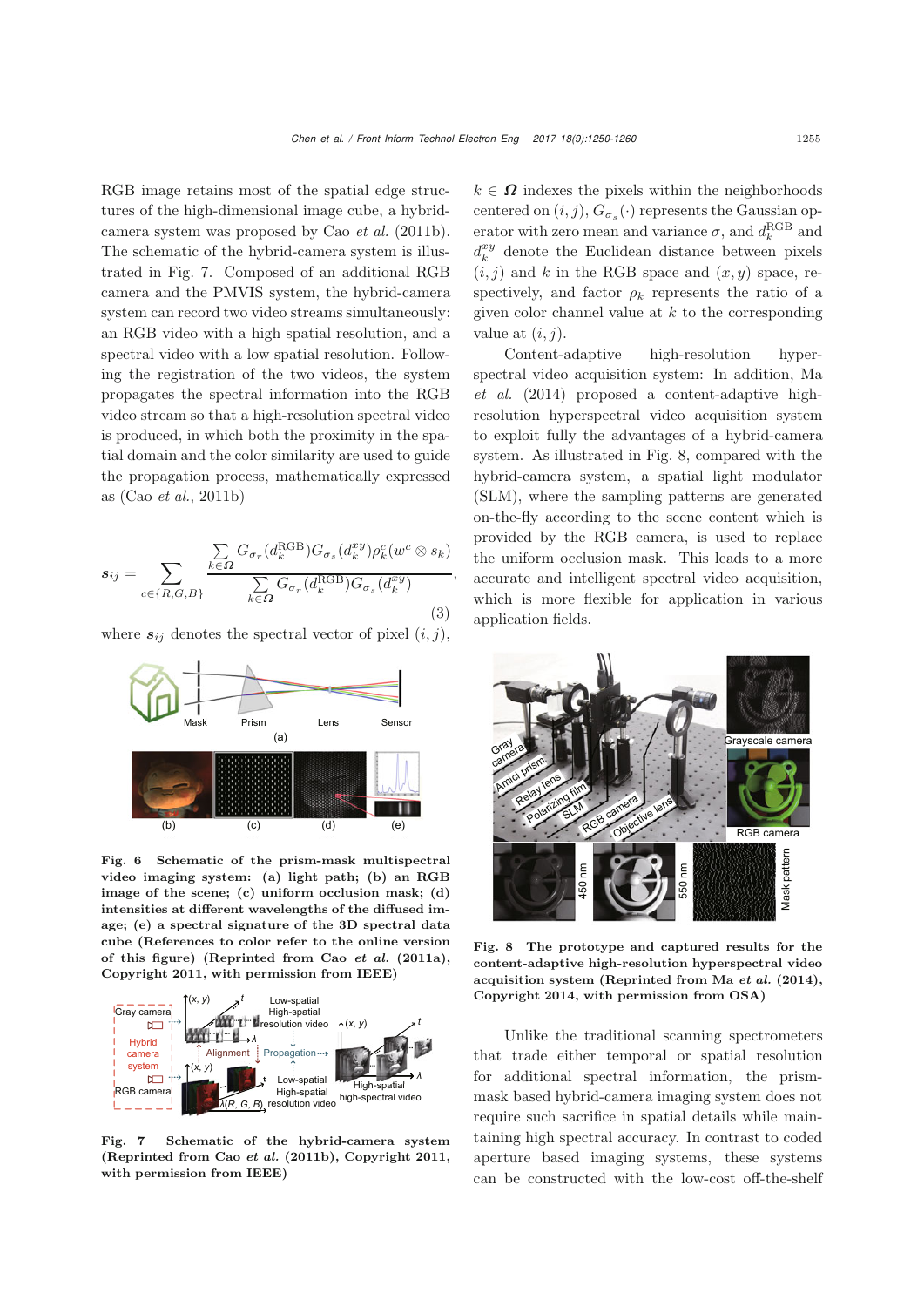optical components and are much simpler to calibrate in practice. Additionally, these systems can generate high-dimensional spectral videos in real time, and the effectiveness has been demonstrated with different computer vison applications including dynamic white balance adjustment and object tracking (Cao *[et al.](#page-9-14)*, [2011b;](#page-9-14) Ma *[et al.](#page-9-15)*, [2014\)](#page-9-15).

#### 3.4 More newly developed imaging systems

With the rapid development in big-data science and semiconductor device fabrication, some newly developed imaging systems have been emerging. In the following part, we introduce three typical systems in this group.

LFIS: As we know, a light field camera is able to simultaneously capture the spatial and angular information of the incoming rays emitted from the scene or object. A feasible spectral acquisition scheme was proposed by [Zhou](#page-10-12) *et al.* [\(2010\)](#page-10-12) from the perspective of a plenoptic function [\(Adelson and Bergen, 1991\)](#page-8-1), in which the spectral information is coupled with the angular dimension information by placing a spectral filter at the aperture of the light field camera. LFIS can also capture the entire high-dimensional spectral data cube in a single shot, and the system maintains a compact size and weight. However, it still suffers from the tradeoff between spatial and spectral resolutions.

Training-based spectrometers: Since an RGB camera provides three measurements per pixel, it can be regarded as a spectral super-resolution problem to reconstruct the high-dimensional spectrum directly from the trichromatic measurements. The key to training-based methods is the mapping model from the captured RGB image and the highdimensional spectral data; therefore, quite a few schemes have been presented, such as the spatiospectral basis [\(Chakrabarti and Zickler, 2011\)](#page-9-30), the metamer set [\(Morovic and Finlayson](#page-10-13), [2006](#page-10-13)), and linear interpolation [\(Abed](#page-8-2) *et al.*, [2009](#page-8-2)) or non-linear interpolation [\(Nguyen](#page-10-5) *et al.*, [2014\)](#page-10-5). Compared with other spectral imaging methods, the trainingbased ones have a much simpler and easy-to-use system. However, note that these single-image methods rely inevitably on strong assumptions and are extremely sensitive to the associated training data.

CQD spectrometer: Thanks to the developments in semiconductor device fabrication, a 2D absorptive filter array composed of CQDs has been coupled [directly](#page-9-16) [to](#page-9-16) [the](#page-9-16) [imaging](#page-9-16) [sensor](#page-9-16) [\(](#page-9-16)Bao and Bawendi, [2015](#page-9-16)). Instead of measuring the spectra with gratings, prisms, or interference-based narrowband filters, CQDs uses wide-band spectral filter arrays (Fig. [9a](#page-6-0)) to achieve high signal-to-noise ratio (SNR) measurements for reconstructing spectral images.



<span id="page-6-0"></span>Fig. 9 The spectral transmission of different colloidal quantum dots (CQDs) (a) and the prototype of the CQD [spectrometer](#page-9-16) [\(b\)](#page-9-16) [\(Reprinted](#page-9-16) [from](#page-9-16) Bao and Bawendi [\(2015](#page-9-16)), Copyright 2015, with permission from Macmillan Publishers Ltd.)

The imaging process of CQDs can be mathematically expressed as

$$
I_i = \sum_{\lambda} \Phi(\lambda) T_i(\lambda), \, i = 1, 2, ..., n_F,
$$
 (4)

where  $I_i$  is the transmitted intensity  $(i = 1, 2, ..., n_F)$ is the filter number),  $T_i(\lambda)$  is the transmission spectral curve of the *i*th CQD filter, and  $\Phi(\lambda)$  is the spectral intensity at wavelength  $\lambda$  of the incoming light. Because  $T_i(\lambda)$  is predetermined by each CQD filter, the only unknown parameter is  $\Phi(\lambda)$ ; thus, the linear regression algorithm can be performed for spectral reconstruction, by finding a spectrum  $\hat{\Phi}(\lambda)$ to obtain the minimum mean square error (MSE).

The advantage of the CQD spectrometer is that it allows for a notable size reduction of the device. As shown in Fig. [9b](#page-6-0), a quantum dot spectrometer has a size comparable to a US quarter, while it achieves a considerable performance. It has considerable potential in some size-critical applications. However, the spectral resolution of CQDs is quite limited and the maximum number of reconstructed spectral bands is equal to  $n_F$ , which is determined by the filter number. Furthermore, increase in the filter number requires a more sophisticated semiconductor technology. Meanwhile, too many filters lead inevitably to a decrease in the spatial resolution.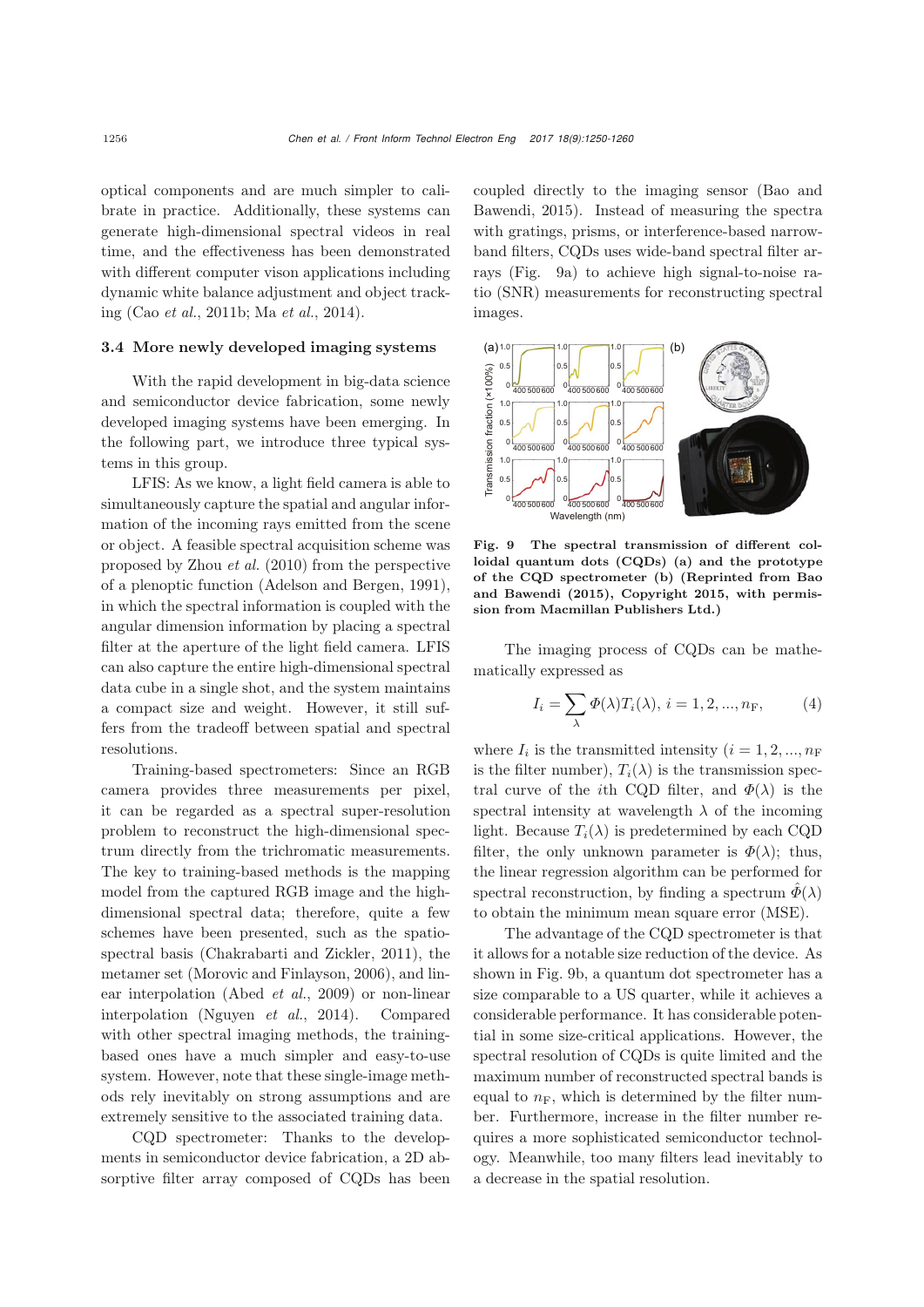## 4 Evaluation and conclusions

Because spectral information can provide unique signatures of different chemical elements, approaches that enable efficient high-dimensional data acquisition appear to have enormous potential in various application fields.

As illustrated in Table [1,](#page-7-0) traditional imaging technologies use generally spatial scanning or spectral filtering systems to record the spectral information. They can capture the spectral images with both high spectral and spatial resolution, and the computation cost is quite low in that they record the spectra directly. However, since the scanning/filtering process is quite time-consuming, they cannot capture the spectral information of dynamic scenes. In addition, the embedded scanning/filtering mechanism is fairly complicated and expensive.

Fortunately, with the significant development in sampling theory and semiconductor device technology, several types of novel spectral imaging systems have emerged. Compared with traditional scanningbased spectrometers, computational spectral imaging systems have two significant advantages: (1) They can acquire spectral videos due to the breakthroughs in time-cost scanning to high-dimensional spectrum snapshots; (2) They can be constructed without specially manufactured optical components or complicated mechanical devices, endowing them with considerable potential in low-cost, size-critical applications.

On the other hand, the limitations of different computational spectrometers include: (1) CTIS: A conical unsampled region in the 3D Fourier volume is inevitable due to the untapped projections, and the construction has a high computation cost; (2) CASSI: The calibration complexity and computation cost are high; (3) PMVIS: The light throughput is poor on account of the occlusion mask; (4) LFIS and CQDs: The spatial and spectral resolutions in LFIS and the CQDs present a tradeoff, and the increase of either resolution leads to the decrease of the other; (5) The training-based spectrometers rely on strong assumptions and their accuracy is extremely sensitive to the training set.

To intuitively demonstrate the imaging quality, we use a public dataset [\(Yasuma](#page-10-14) *et al.*, [2010\)](#page-10-14) to simulate the spectral images captured using different technologies. Noise and inference in the imaging process are ignored here. As shown in Fig. [10,](#page-8-3) it is obvious that the accuracy of the spectra captured by the training-based spectrometer is quite contentdependent, and the spectral details cannot be recovered by CASSI effectively. On the other hand, Fig. [11](#page-8-4) shows the 2D image at 560 nm. The spatial details (Fig. [11b](#page-8-4)), which are captured by CASSI, are oversmoothed. The spatial resolutions of Figs. [11d](#page-8-4) and [11f](#page-8-4) are fairly low (which are respectively captured by LFIS and CQDs).

The central theme of this article is that, the under-sampling and reconstruction systems have demonstrated considerable potential in various applications, including both traditional remote sensing and computer vision tasks (segmentation, material discrimination, photography, surveillance, etc.), because of the remarkable efficiency in dynamic spectrum capture and simple low-cost system configurations. Meanwhile, several limitations exist in different spectral imaging systems, which must

| Spectrometer | Spectral<br>resolution (nm) | Spatial<br>resolution | Light<br>throughput | Temporal<br>resolution | Computation<br>$\cot(min)$ | System<br>complexity |
|--------------|-----------------------------|-----------------------|---------------------|------------------------|----------------------------|----------------------|
| Scanning     | ${<}1.0$                    | $10^{6}$              | Low                 | N/A                    | Low                        | High                 |
| <b>CTIS</b>  | $1.5 - 15.0$                | $10^{2}$              | High                | High                   | >10                        | High                 |
| CASSI        | $5.0 - 10.0$                | $10^{5}$              | Medium              | High                   | $5 - 10$                   | Medium               |
| <b>PMVIS</b> | $1.0 - 5.0$                 | $10^{6}$              | Low                 | Medium                 | Low                        | Medium               |
| <b>LFIS</b>  | Multi-band                  | 10 <sup>4</sup>       | Medium              | Medium                 | Medium                     | Medium               |
| Training     | Multi-band                  | $10^{5}$              | High                | High                   | $\overline{2}$             | Low                  |
| CQDS         | Multi-band                  | $10^{4}$              | High                | High                   | Low                        | Low                  |

<span id="page-7-0"></span>Table 1 Comparisons of typical spectrometers

Scanning: traditional scanning based spectrometer [\(Herrala](#page-9-6) *et al.*, [1994;](#page-9-6) [Green](#page-9-7) *et al.*, [1998;](#page-9-7) [Gat, 2000](#page-9-8)); CTIS: computedphotography imaging spectrometer [\(Descour and Dereniak, 1995;](#page-9-9) [Descour](#page-9-10) *et al.*, [2001](#page-9-10)); CASSI: coded aperture snapshot spectral imager [\(Wagadarikar](#page-10-2) *et al.*, [2009](#page-10-2); [Kittle](#page-9-11) *et al.*, [2010;](#page-9-11) Wu *[et al.](#page-10-3)*, [2011](#page-10-3); Lin *[et al.](#page-9-12)*, [2014b](#page-9-12)); PMVIS: prism-mask multispectral video imaging system (Cao *[et al.](#page-9-13)*, [2011a](#page-9-13); [2011b](#page-9-14); Ma *[et al.](#page-9-15)*[,](#page-10-4) [2014](#page-9-15)[\);](#page-10-4) [LFIS:](#page-10-4) [light](#page-10-4) [field](#page-10-4) [imaging](#page-10-4) [spectrometer](#page-10-4) [\(](#page-10-4)Su *et al.*, [2015\)](#page-10-4); Trainning: training-based spectrometer [\(Nguyen](#page-10-5) *et al.*, [2014;](#page-10-5) Oh *[et al.](#page-10-6)*, [2016\)](#page-10-6); CQDS: colloidal quantum dot spectrometer [\(Bao and Bawendi, 2015](#page-9-16))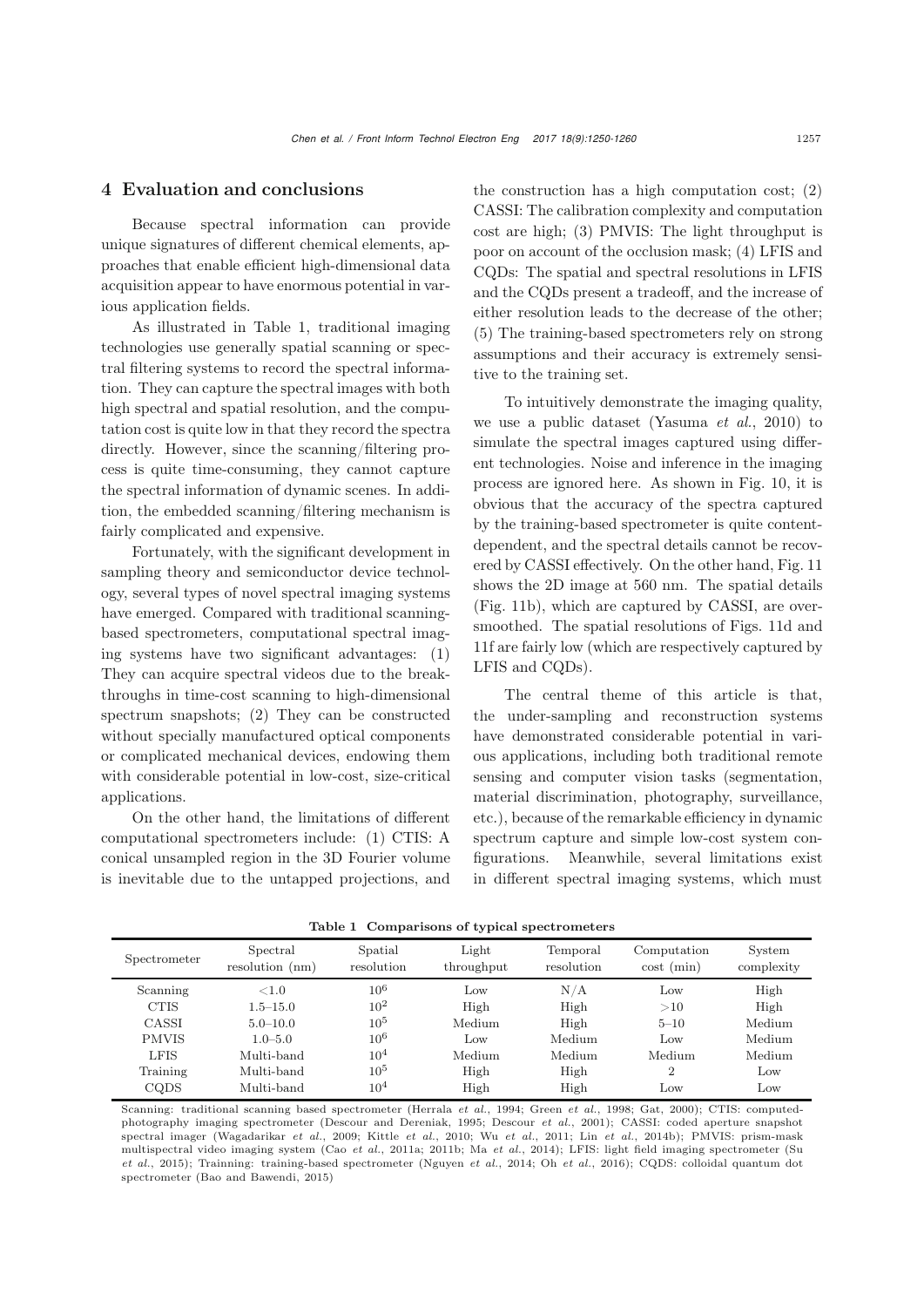

<span id="page-8-3"></span>Fig. 10 The RGB reference image (a) and spectral signature comparisons for three areas: (b) white feather; (c) green feather; (d) red feather



<span id="page-8-4"></span>Fig. 11 Images at 560 nm which are captured by the traditional spectrometer (a), coded aperture snapshot spectral imager (b), prism-mask multispectral video imaging system (c), light field imaging spectrometer (d), training-based spectrometer (e), and the CQD spectrometer (f )

account for further combinations of optical principles, CS theory, machine learning algorithms, and semiconductor device fabrication technologies.

#### References

<span id="page-8-2"></span>Abed, F.M., Amirshahi, S.H., Abed, M.R.M., 2009. Reconstruction of reflectance data using an interpolation technique. *J. Opt. Soc. Am. A*, 26(3):613-624. https://doi.org/10.1364/JOSAA.26.000613

- <span id="page-8-1"></span>Adelson, E.H., Bergen, J.R., 1991. The plenoptic function and the elements of early vision. *In*: Landy, M.S., Movshon, J.A. (Eds.), Computational Models of Visual Processing. MIT Press, Cambridge, p.3-20.
- <span id="page-8-0"></span>Arce, G.R., Brady, D.J., Carin, L., *et al.*, 2014. Compressive coded aperture spectral imaging: an introduction.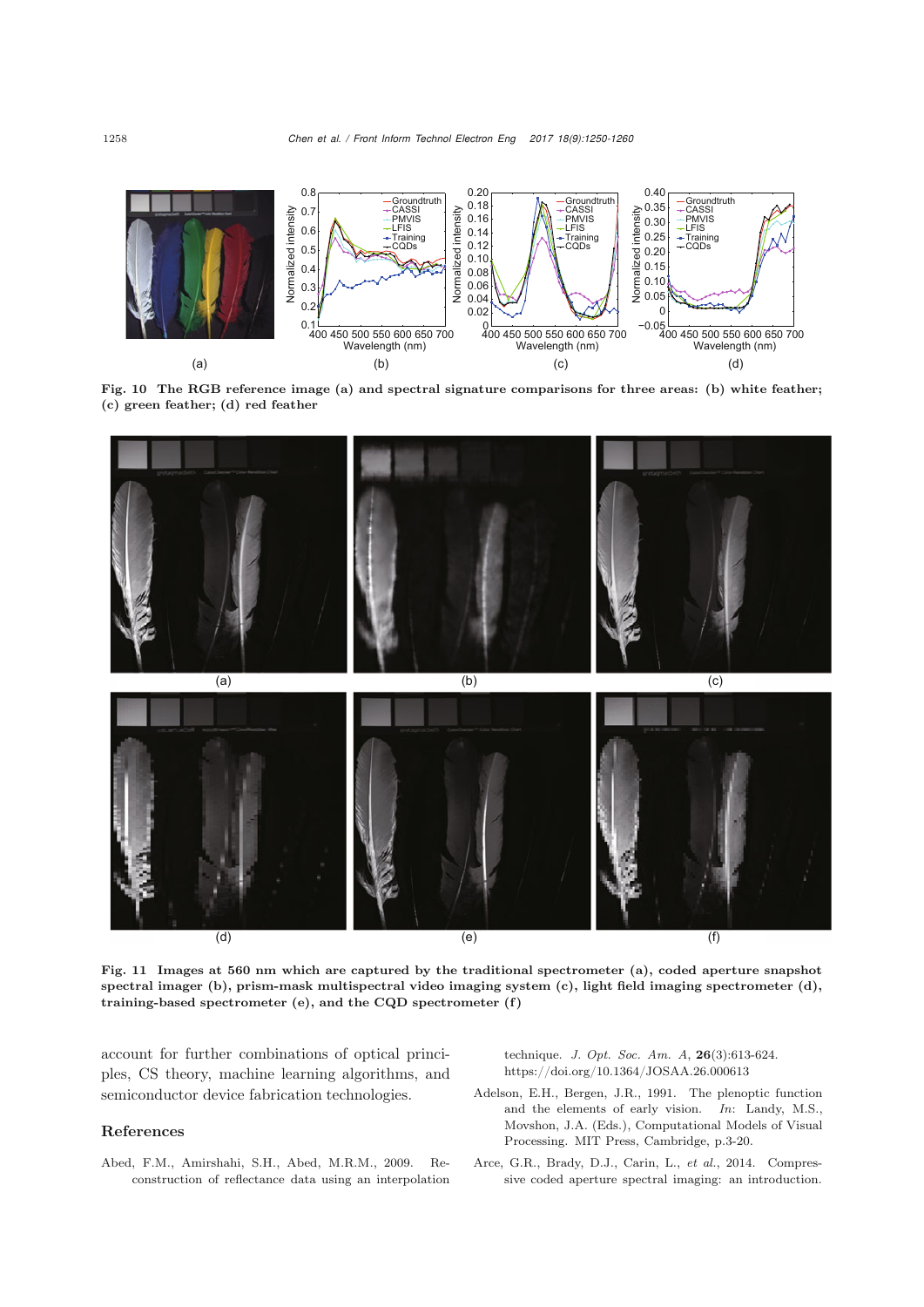*IEEE Signal Process. Mag.*, 31(1):105-115. https://doi.org/10.1109/MSP.2013.2278763

- <span id="page-9-16"></span>Bao, J., Bawendi, M.G., 2015. A colloidal quantum dot spectrometer. *Nature*, 523(7558):67-70. https://doi.org/10.1038/nature14576
- <span id="page-9-24"></span>Bioucas-Dias, J.M., Figueiredo, M.A., 2007. A new TwIST: two-step iterative shrinkage/thresholding algorithms for image restoration. *IEEE Trans. Imag. Process.*, 16(12):2992-3004. https://doi.org/10.1109/TIP.2007.909319
- <span id="page-9-28"></span>Bodkin, A., Sheinis, A., Norton, A., *et al.*, 2009. Snapshot hyperspectral imaging: the hyperpixel array camera. *SPIE*, 7334:73340H.
	- https://doi.org/10.1117/12.818929
- <span id="page-9-25"></span>Boyd, S., Parikh, N., Chu, E., *et al.*, 2011. Distributed optimization and statistical learning via the alternating direction method of multipliers. *Found. Trends Mach. Learn.*, 3(1):1-122.

https://doi.org/10.1561/2200000016

- <span id="page-9-19"></span>Candès, E.J., Wakin, M.B., 2008. An introduction to compressive sampling. *IEEE Signal Process. Mag.*, 25(2): 21-30. https://doi.org/10.1109/MSP.2007.914731
- <span id="page-9-20"></span>Candès, E.J., Romberg, J., Tao, T., 2006. Robust uncertainty principles: exact signal reconstruction from highly incomplete frequency information. *IEEE Trans. Inform. Theory*, 52(2):489-509. https://doi.org/10.1109/TIT.2005.862083
- <span id="page-9-13"></span>Cao, X., Du, H., Tong, X., *et al.*, 2011a. A prism-mask system for multispectral video acquisition. *IEEE Trans. Patt. Anal. Mach. Intell.*, 33(12):2423-2435. https://doi.org/10.1109/TPAMI.2011.80
- <span id="page-9-14"></span>Cao, X., Tong, X., Dai, Q., *et al.*, 2011b. High resolution multispectral video capture with a hybrid camera system. IEEE Conf. on Computer Vision and Pattern Recognition, p.297-304. https://doi.org/10.1109/CVPR.2011.5995418
- <span id="page-9-21"></span>Cao, X., Yue, T., Lin, X., *et al.*, 2016. Computational snapshot multispectral cameras. *IEEE Signal Process. Mag.*, 33(5):95-108.
- https://doi.org/10.1109/MSP.2016.2582378
- <span id="page-9-30"></span>Chakrabarti, A., Zickler, T., 2011. Statistics of real-world hyperspectral images. IEEE Conf. on Computer Vision and Pattern Recognition, p.193-200. https://doi.org/10.1109/CVPR.2011.5995660
- <span id="page-9-9"></span>Descour, M., Dereniak, E., 1995. Computed-tomography imaging spectrometer: experimental calibration and reconstruction results. *Appl. Opt.*, 34(22):4817-4826. https://doi.org/10.1364/AO.34.004817
- <span id="page-9-10"></span>Descour, M., Volin, C.E., Ford, B.K., *et al.*, 2001. Snapshot hyperspectral imaging. *In*: Integrated Computational Imaging Systems. OSA Publishing, Washington, D.C., paper IWB4.
- <span id="page-9-18"></span>Donoho, D.L., 2006. Compressed sensing. *IEEE Trans. Inform. Theory*, 52(4):1289-1306. https://doi.org/10.1109/TIT.2006.871582
- <span id="page-9-0"></span>Du, H., Tong, X., Cao, X., *et al.*, 2009. A prism-based system for multispectral video acquisition. IEEE 12th Int. Conf. on Computer Vision, p.175-182. https://doi.org/10.1109/ICCV.2009.5459162
- <span id="page-9-29"></span>Gao, L., Kester, R.T., Hagen, N., *et al.*, 2010. Snapshot image mapping spectrometer (IMS) with high sampling density for hyperspectral microscopy. *Opt. Expr.*,

18(14):14330-14344.

https://doi.org/10.1364Œ.18.014330

- <span id="page-9-8"></span>Gat, N., 2000. Imaging spectroscopy using tunable filters: a review. *SPIE*, 4056:50-64.
- <span id="page-9-23"></span>https://doi.org/10.1117/12.381686 Golbabaee, M., Vandergheynst, P., 2012. Compressed sensing of simultaneous low-rank and joint-sparse matrices.
- <span id="page-9-7"></span>arXiv:1211.5058. http://arxiv.org/abs/1211.5058 Green, R.O., Eastwood, M.L., Sarture, C.M., *et al.*, 1998. Imaging spectroscopy and the airborne visible/infrared imaging spectrometer (AVIRIS). *Remote Sens. Environ.*, 65(3):227-248.

https://doi.org/10.1016/S0034-4257(98)00064-9

- <span id="page-9-4"></span>Harvey, A.R., Beale, J.E., Greenaway, A.H., *et al.*, 2000. Technology options for imaging spectrometry. Int. Symp. on Optical Science and Technology, p.13-24. https://doi.org/10.1117/12.406592
- <span id="page-9-6"></span>Herrala, E., Okkonen, J.T., Hyvarinen, T.S., *et al.*, 1994. Imaging spectrometer for process industry applications. *SPIE*, 2248:33-40. https://doi.org/10.1117/12.194344
- <span id="page-9-2"></span>Hunicz, J., Piernikarski, D., 2001. Investigation of combustion in a gasoline engine using spectrophotometric methods. *SPIE*, 4516:307-314. https://doi.org/10.1117/12.435940
- <span id="page-9-3"></span>Kindzelskii, A.L., Yang, Z.Y., Nabel, G.J., *et al.*, 2000. Ebola virus secretory glycoprotein (sGP) diminishes FcγRIIIB-to-CR3 proximity on neutrophils. *J. Immun.*, 164(2):953-958.

https://doi.org/10.4049/jimmunol.164.2.953

- <span id="page-9-11"></span>Kittle, D., Choi, K., Wagadarikar, A., *et al.*, 2010. Multiframe image estimation for coded aperture snapshot spectral imagers. *Appl. Opt.*, 49(36):6824-6833.
- <span id="page-9-1"></span>Lawlor, J., Fletcher-Holmes, D., Harvey, A., *et al.*, 2002. In vivo hyperspectral imaging of human retina and optic disc. *Invest. Ophthalmol. Vis. Sci.*, 43(13):4350-4350. https://doi.org/10.1364/AO.49.006824
- <span id="page-9-26"></span>Liao, X., Li, H., Carin, L., 2014. Generalized alternating projection for weighted- $\ell_{2,1}$  minimization with applications to model-based compressive sensing. *SIAM J. Imag. Sci.*, 7(2):797-823. https://doi.org/10.1137/130936658
- <span id="page-9-27"></span>Lin, X., Liu, Y., Wu, J., *et al.*, 2014a. Spatial-spectral encoded compressive hyperspectral imaging. *ACM Trans. Graph.*, 33(6), Article 233. https://doi.org/10.1145/2661229.2661262
- <span id="page-9-12"></span>Lin, X., Wetzstein, G., Liu, Y., *et al.*, 2014b. Dualcoded compressive hyperspectral imaging. *Opt. Lett.*, 39(7):2044-2047. https://doi.org/10.1364/OL.39.002044
- <span id="page-9-15"></span>Ma, C., Cao, X., Wu, R., *et al.*, 2014. Content-adaptive high-resolution hyperspectral video acquisition with a hybrid camera system. *Opt. Lett.*, 39(4):937-940. https://doi.org/10.1364/OL.39.000937
- <span id="page-9-5"></span>Mansfield, C.L., 2005. Seeing into the Past. http://www. nasa.gov/vision/earth/technologies/scrolls.html
- <span id="page-9-17"></span>Mitchell, P.A., 1995. Hyperspectral digital imagery collection experiment (HYDICE). *SPIE*, 2587:70-95. https://doi.org/10.1117/12.226807
- <span id="page-9-22"></span>Mooney, J.M., Vickers, V.E., An, M., *et al.*, 1997. Highthroughput hyperspectral infrared camera. *J. Opt. Soc. Am. A*, 14(11):2951-2961. https://doi.org/10.1364/JOSAA.14.002951